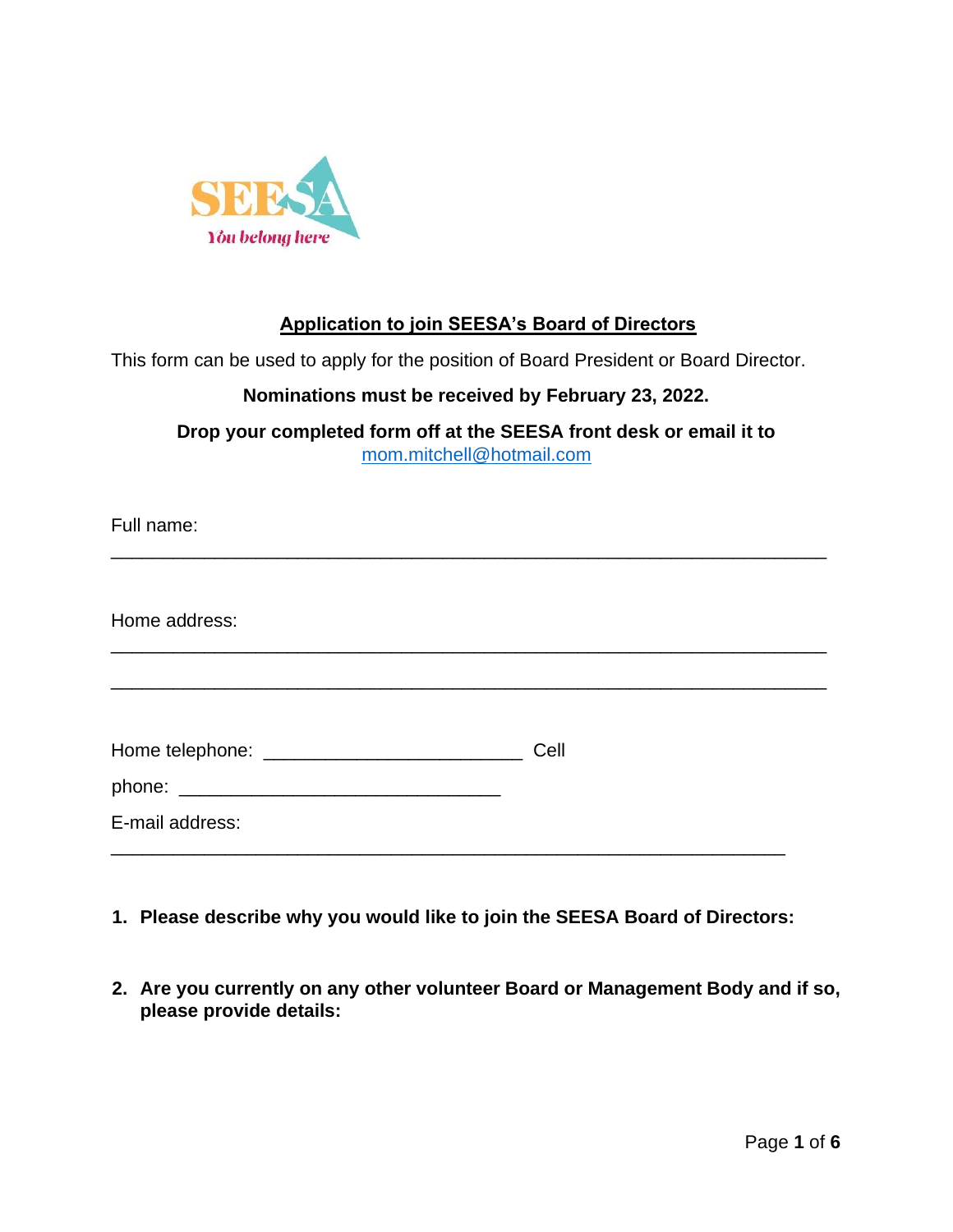- **3. If you are already a member of SEESA or have been in the past, please describe your involvement with us:**
- **4. Please describe your past volunteer involvements indicating the extent and level of each of them:**
- **5. Please indicate your employment history indicating dates and professional and educational levels/qualifications achieved (you may attach your resume if desired):**
- **6. What have been the most important lessons you have learned from your volunteer involvements over the years:**
- **7. Please provide the names and contact details of two (2) people who would be willing to provide a reference for you:**
- **8. Is there any other information you would wish to provide that may be relevant to your application?**

\_\_\_\_\_\_\_\_\_\_\_\_\_\_\_\_\_\_\_\_\_\_\_\_\_\_\_\_\_\_\_\_\_\_\_\_\_\_\_\_\_\_\_\_\_\_\_\_\_\_\_\_\_\_\_\_\_\_\_\_\_\_\_\_

**I hereby make application to join the SEESA Board of Directors:** 

Date: \_\_\_\_\_\_\_\_\_\_\_\_\_\_\_, 2022

Please print name and sign

#### **attachments:**

- **1. Board Terms of Reference 2022**
- **2. Board Skills Set**
- **3. Consent to be a Director**

**Attachment 1**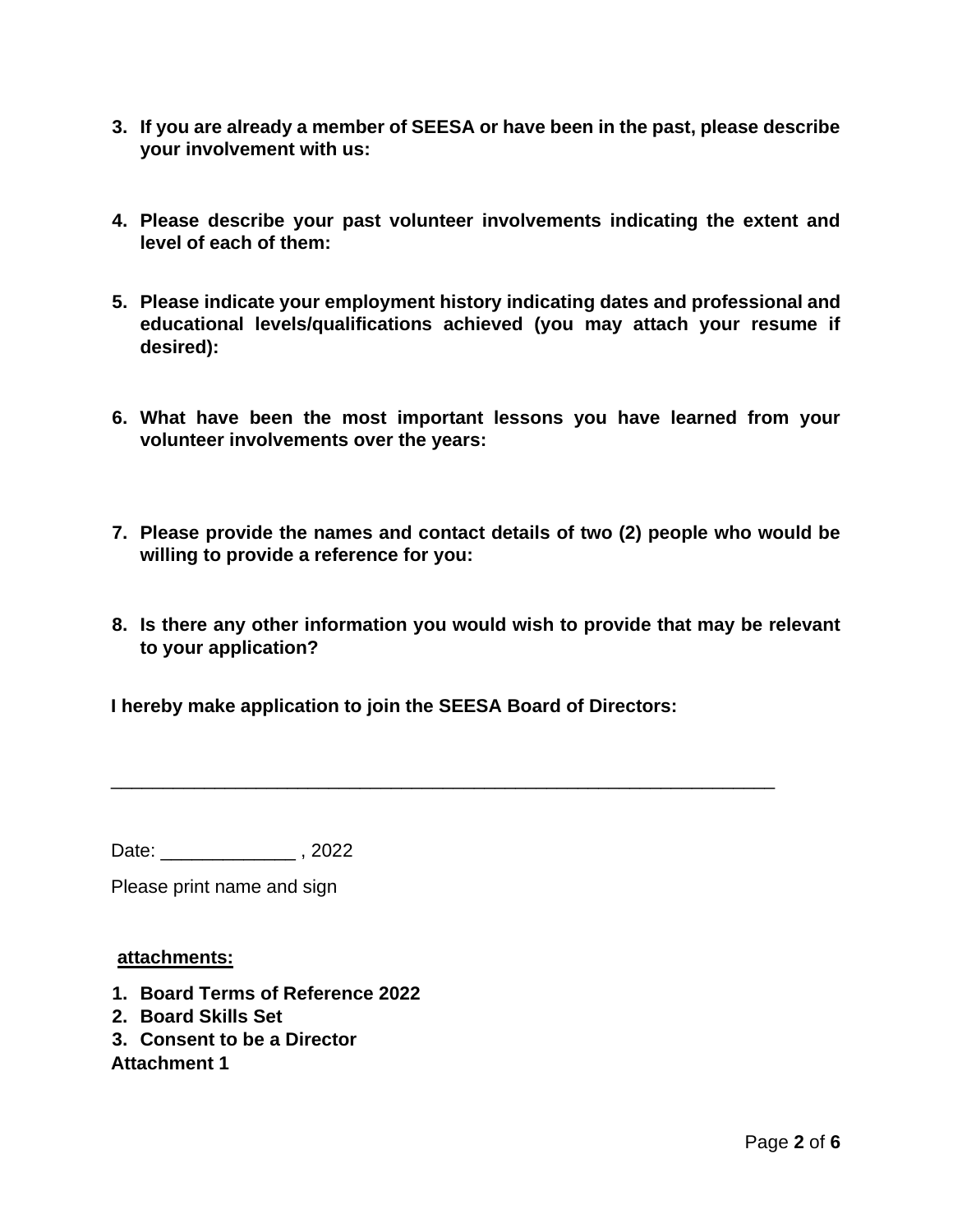## **SEESA Board Terms of Reference 2022**

### **The Context**

SEESA continues to face serious challenges. We hope to be able to finally return to inperson activities. We don't know how many members will renew, or how many new members may join. We don't know if members and volunteers will step up to take on necessary additional tasks and financial challenges. We do know that government funding is reduced and changing. Even with much-reduced expectations and expenses we are forecast a budget deficit for 2022

#### **Terms of Reference for the Board**

SEESA's Strategic Plan (2021-2025) identifies SEESA's desire to achieve accreditation from Imagine Canada, the umbrella organization for Canada's charitable sector.

Imagine Canada states that Board and committee terms of reference describe the purpose and operating structure of a non-profit or charitable organization's board of directors. By setting clear expectations, terms of reference guide board member behaviour and provide a framework for board decision-making.

In applying Imagine Canada's description we understand that the terms of reference (mandate or job description) for SEESA's Board includes:

- setting the strategic direction (approving strategies and goals),
- **managing and directing the organization's operations in place of a senior staff person (see below),**
- monitoring the organization's performance (overseeing the conduct of the business of the organization),
- overseeing risk management,
- approving policies appropriate for the business of the organization, and
- establishing procedures for good governance.

Amongst other actions our Board is required to review, approve and monitor SEESA's

- mission and strategic direction,
- annual budget,
- key financial transactions,
- compensation policies and practices, and  $\Box$  fiscal and governance policies.

Much of the Board's work is conducted through committees. We have re-defined a committee structure that we believe will better meet SEESA's current needs. Formal implementation of that structure is ongoing. The terms of reference for these Committees include:

- the name of the committee
- the committee's purpose
- important duties and responsibilities
- the committee's composition and roles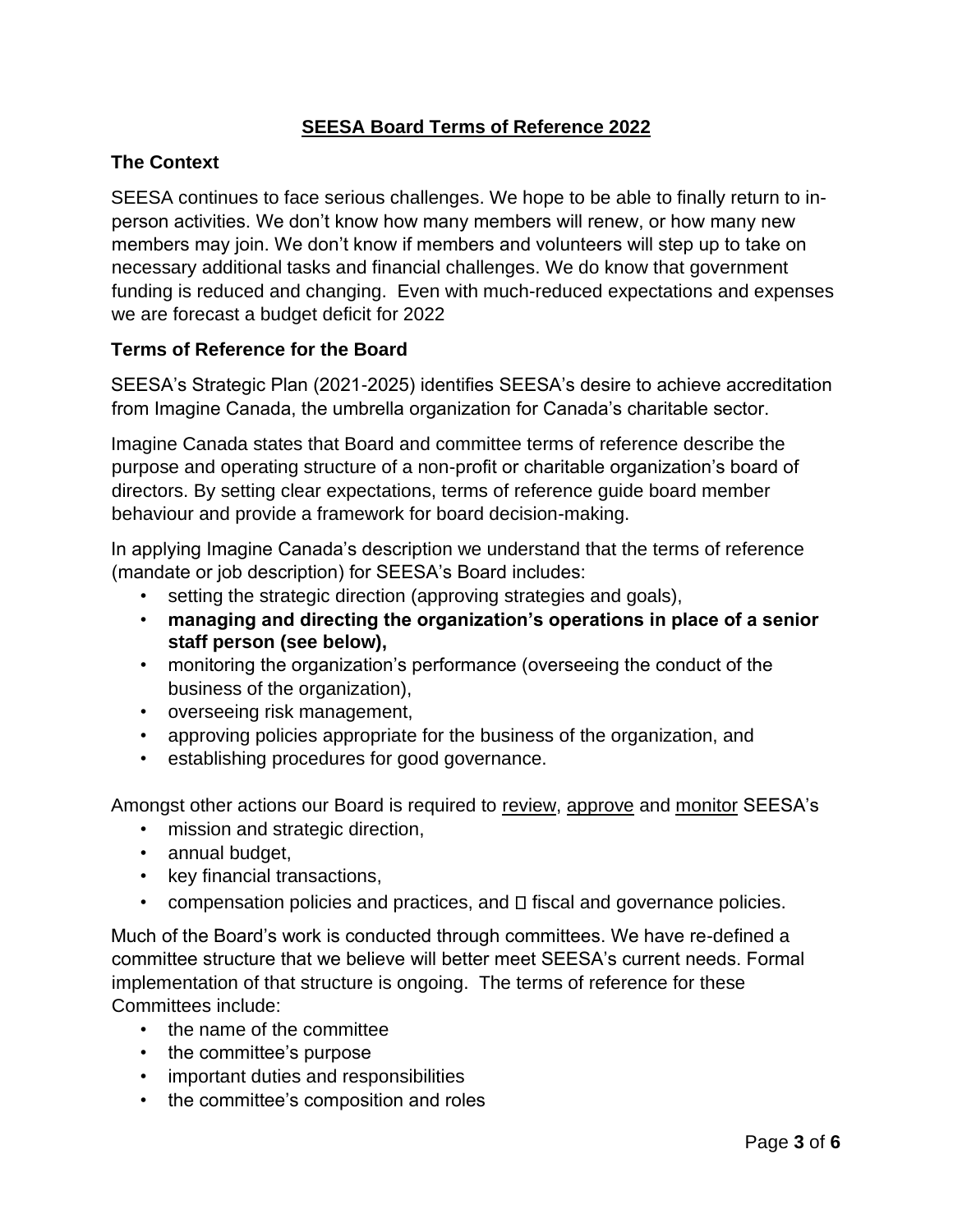- meeting details
- annual objectives
- reporting details
- process for review and evaluation of the committee
- approval date and review date of the terms of reference

With SEESA's reduced resources Committees cannot expect significant staff or financial support and Committee members must be prepared to carry out a range of tasks to meet the Committee terms of reference.

#### **SEESA's Administrative Governance (2022)**

SEESA's Board currently operates as an **administrative governance Board** as SEESA has chosen, for financial reasons, to operate without paid senior staff or anExecutive Director (ED) position. Board members must fulfill their governance Board responsibilities as outlined above AND **take on administrative work** that an ED would normally carry out such as:

- the management direction and oversight of the organization, its services, programs and staff;
- the research, evaluation and development of recommendations and reports to assist the Board to make important decisions, such as when and how we can restart in-person activities and how we can provide a sustainable cafeteria;
- the research, development and writing of necessary policy, procedures and bylaw changes for board and membership approvals;
- regular financial management, oversight and reporting on all revenues and expenditures; and
- the leadership and direction of day-to-day operational matters, such as training and oversight for new volunteer roles and assignments.

SEESA Board and committee members must be ready to take on administrative roles and responsibilities normally assigned to staff.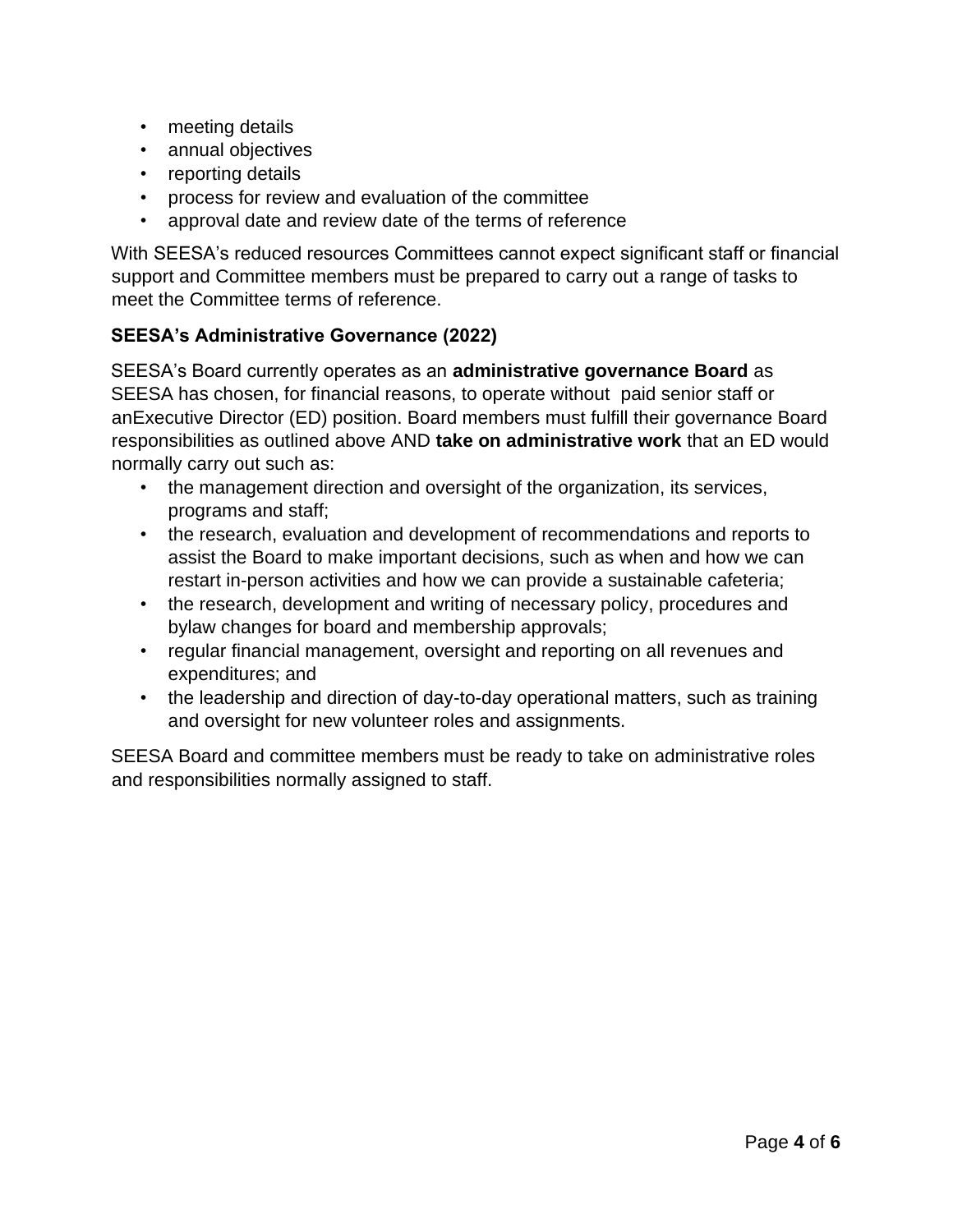#### **Attachment 2**

## **SEESA BOARD SKILLS SET**

Please indicate how you rate your level of skill – see rating scale below.

| Rating | <b>Skill Set</b>                                                |
|--------|-----------------------------------------------------------------|
|        | Volunteer Board governance                                      |
|        | <b>Business management</b>                                      |
|        | Legal / regulatory                                              |
|        | <b>IT skills</b>                                                |
|        | Human resources                                                 |
|        | Financial records, controls and reporting                       |
|        | Risk and asset management                                       |
|        | Knowledge of social impact of Charites                          |
|        | Fund development / philanthropy                                 |
|        | Public policy / government relations                            |
|        | Stakeholder development, including members and volunteers       |
|        | Marketing and communications                                    |
|        | Involvement with the seniors sector, including program delivery |
|        | Health and safety                                               |
|        | Public speaking                                                 |
|        | Cultural and inclusion principles                               |

## **Please rate yourself on a 5 point scale in each of the above areas:**

- **4 expertise**
- **3 strong experiences**
- **2 sound understanding**
- **1 limited experience**
- **0 no experience**

**Attachment 3**